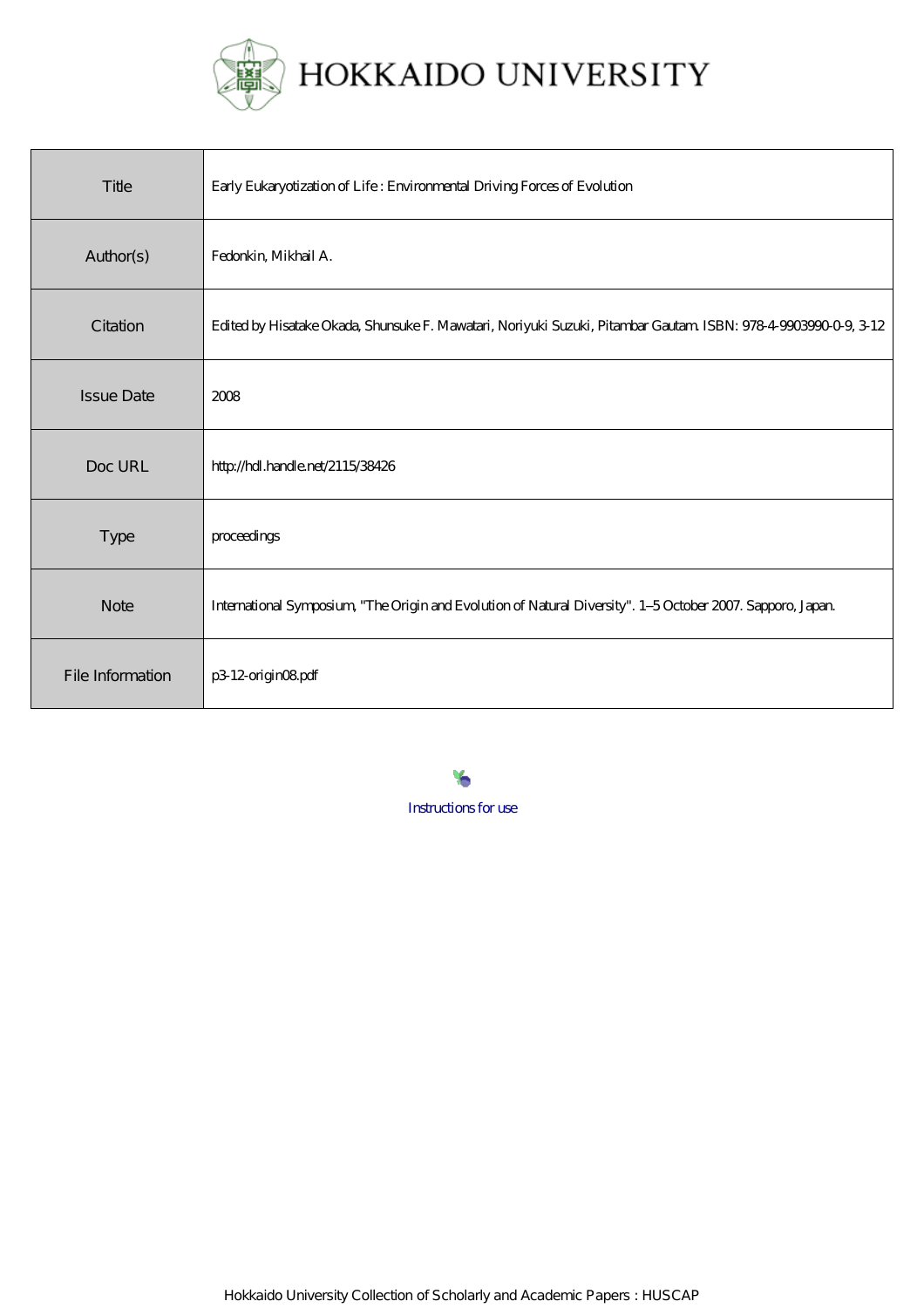# **Early Eukaryotization of Life: Environmental Driving Forces of Evolution**

Mikhail A. Fedonkin\*

*Paleontological Institute, Russian Academy of Sciences, Moscow, Russia*

### **ABSTRACT**

The bottom-up approach (from the origin of life and on) provides deeper causal-historical understanding of the environmental factors that drive the metabolic evolution and the biological complexity growth. The biogenesis in the electron-rich conditions of the Hadean Earth was, probably, inevitable due to the energy flow as a powerful factor of dynamic ordering of the molecular structures. Hydrogen as a primary fuel of life and the metal catalysts, in particular, tungsten, iron and nickel, played a crucial role in the initiation of life. However the physical-chemical parameters of biosphere departed form the initial ones. Subsequent biological evolution was driven in a great degree by competition for access to hydrogen from the primary sources such as the degassing of the Earth interior or radiolysis, and from the simple hydrogen compounds via splitting the molecules of  $CH_4$ , NH<sub>3</sub>, H<sub>2</sub>S, and at last, H<sub>2</sub>O in the oxygenic photosynthesis. The archaic metabolic pathways in the cell were superimposed by the new metabolic modules that have been formed due to the interaction with new environmental factors. This process and compartmentalization of the ancient biochemistry in vesicles and organelles etc. were resulted in the growing complexity of the cell. Symbiogenesis based on syntrophy, mutual dependence on the waste products of each other, was a key factor of early eukaryotization of the cell and of the biodiversity growth. Multidisciplinary synthesis of data reveals the timing of the most important events in early biosphere such as the earliest activity of the methanogens, origins of oxygenic photosynthesis, eukaryotic cell, and multicellular animals. New types of physiology related to those evolutionary events strongly affected the global biogeochemical cycles, sedimentogenesis and climate.

**Keywords**: Origin of life, Hydrogen, Metal biocatalysts, Hadean, Archaean, Proterozoic, Prokaryotes, Eukaryotes, Metazoans

# **INTRODUCTION**

Modern science reveals that the non-equilibrium, the flow of the matter or energy, can be the source of the dynamically ordered structures [1, 2]. This concerns many aspects of nature including the origin and evolution of life. That is why instead of the traditional top-down (biochemical) approach focused on the origin of building blocks of the living cell it is worthwhile to develop the bottom-up (physical) approach to the problem of the initiation of energy flow common for all living organisms [3, 4]. Such universal mechanism of the cell life activity as the electron and proton transport, as the accumulation,

<sup>\*</sup>e-mail: mfedon@paleo.ru

Information for use in citing this article: Okada, H., Mawatari, S.F., Suzuki, N. and Gautam, P. (eds.), *Origin and Evolution of Natural Diversity*, Proceedings of International Symposium "The Origin and Evolution of Natural Diversity", 1–5 October 2007, Sapporo, pp. 3–12.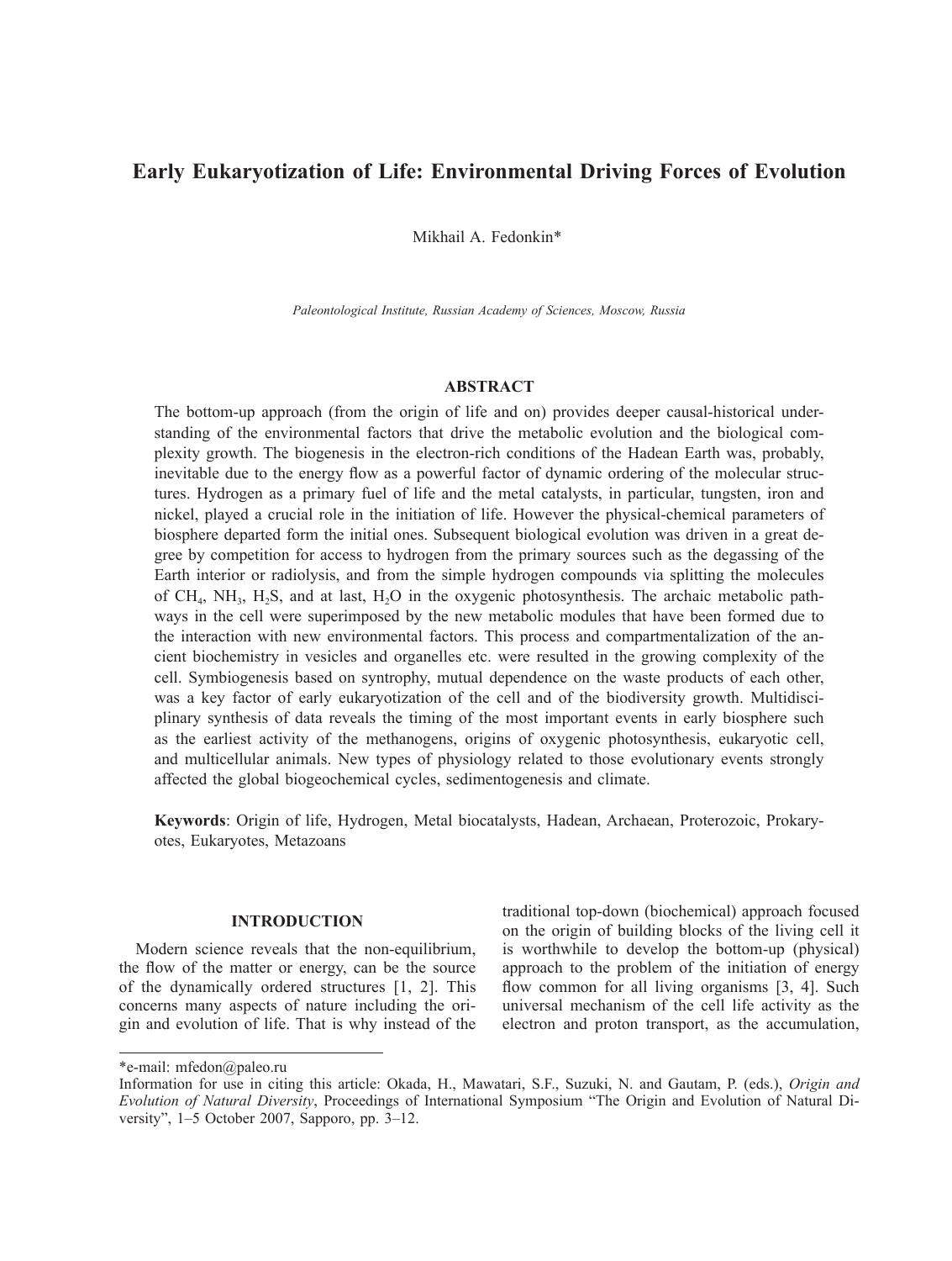storage and release of the energy seemed to be formed during the earliest, probably, pre-organic, stages of the biogenesis [5], and persisted through the billons of years in spite of the radical and irreversible change of the environment. The whole biological evolution can be interpreted in terms of protection and upgrade of the mechanisms of the energy metabolism in the factor space of the shifting physical and chemical parameters of biosphere. The origin of immense diversity and complexity of the living systems, improbable for the most of the Universe, not only was possible but apparently inevitable in the changing conditions of early Earth.

### **CONDITIONS OF EARLY EARTH**

The initial physical-chemical parameters of our planet and of the nearest cosmos over 4 Gyr ago were radically different from the modern ones. The Earth sciences, comparative planetology, and astrophysics shed some light to the factor space of the life's cradle. The Hadean Earth was characterised by the following features: strong radiogenic heat, which was over 10 times more intensive than at present (mostly due to the decay of the short-lived isotopes); high contribution of close Moon into the mechanical heating of the Earth interior; the oceans of lava and intensive volcanism afterwards; rapid formation of the metal core of the planet (during the first 100 Myr); early established magnetic field; full recycling of the primary earth crust; low relief of the surface [6–8]. In spite of the low luminosity of Sun (30% below present) a powerful green-house effect of the dense reducing atmosphere kept high temperature of the planet surface. In the absence of oxygen there was no protective ozone screen. Some authors postulate a global shallow ocean to be established soon after the surface temperature dropped down below the water boiling point. The ocean water was saturated by the ions of the heavy metals and volcanic gases. Those conditions shaped the cradle of life.

French biologist R. Dubois has left a wonderful metaphor: Life is animated water. The 4.4 Gyr old eroded detrital zircons in Western Australia [9, 10], the elevated  ${}^{18}O/{}^{16}O$  values of some Hadean zircons [11], and the Ti-in-zircon thermometry [12] are indirect but robust evidence of water on the Hadean Earth. The oldest known banded iron-formations and associated pillow-structures of the basalt lava in some volcano-sedimentary successions in West Greenland and northern Quebec (Canada) directly indicate to the hydrosphere by about 3800 Ma [13]. The main sources of water were the degassing of the Earth interior and small comets [8, 14]. The apatite-hosted isotopically light graphitic inclusions from Akilia supracrustal metasediments (over 3830 Ma) in west Greenland were studied by using Raman confocal spectroscopy and interpreted as possible chemofossils of early life [15].

#### **ORIGIN OF LIFE**

Most of the modern theories of the origin of life are oriented to the problem of the synthesis of the macromolecules that would serve as the predecessors for the biological organic compounds. Advanced direction of research based to a great degree on the laboratory experiment is represented by a group of the so called "mineral hypotheses" of the origin of life (see for example the papers by Bernal, Cairns-Smith, Ferris, Orgel, Wachtershauser, Ricardo, Smith, Hanczyc, Yushkin and many other authors). It is claimed that the minerals could play an important role in the biogenesis as the templates or the catalysts for synthesis of the macromolecules, as a factor of concentration and protection of organic molecules, as a mean of segregation of the molecules in respect of their symmetry (chirality) etc. The most elaborate group of the hypothesis describes the hydrothermal mounds on the ocean floor as a cradle of life's origin [16]. Alkaline fluids from such vents carried hydrogen, sulfide and ammonia as well as the heavy metals such as iron and nickel. Abundant iron and nickel sulfides precipitated around the alkaline vents in the Hadean ocean. The microscopic pores or bubbles in the crust of the sulfide minerals such as greigite provided the space for synthesis of simple organic molecules that formed more complex peptides. The peptides have coated the inside surfaces of the pores, thus representing the first step towards cellular autonomy. The critics of the mineral hypotheses (E.M. Galimov, 2007, personal communication) indicate that the mineral crystal is a relatively stable form in particular conditions and, thus, chemically passive, that at present the minerals do not play the role ascribed to them during the biogenesis, and that all organic molecules are being synthesized by the living cell itself. Additional difficulty is related to the time problem of DNA, protein and lipid synthesis: being tightly interdependent in the living cell how one could appear without the others? The concept of RNA World faces similar difficulty as well.

Similarity between the molecular structures of the sulfide mineral greigite ( $Fe<sub>5</sub>NiS<sub>8</sub>$ ) and thiocubane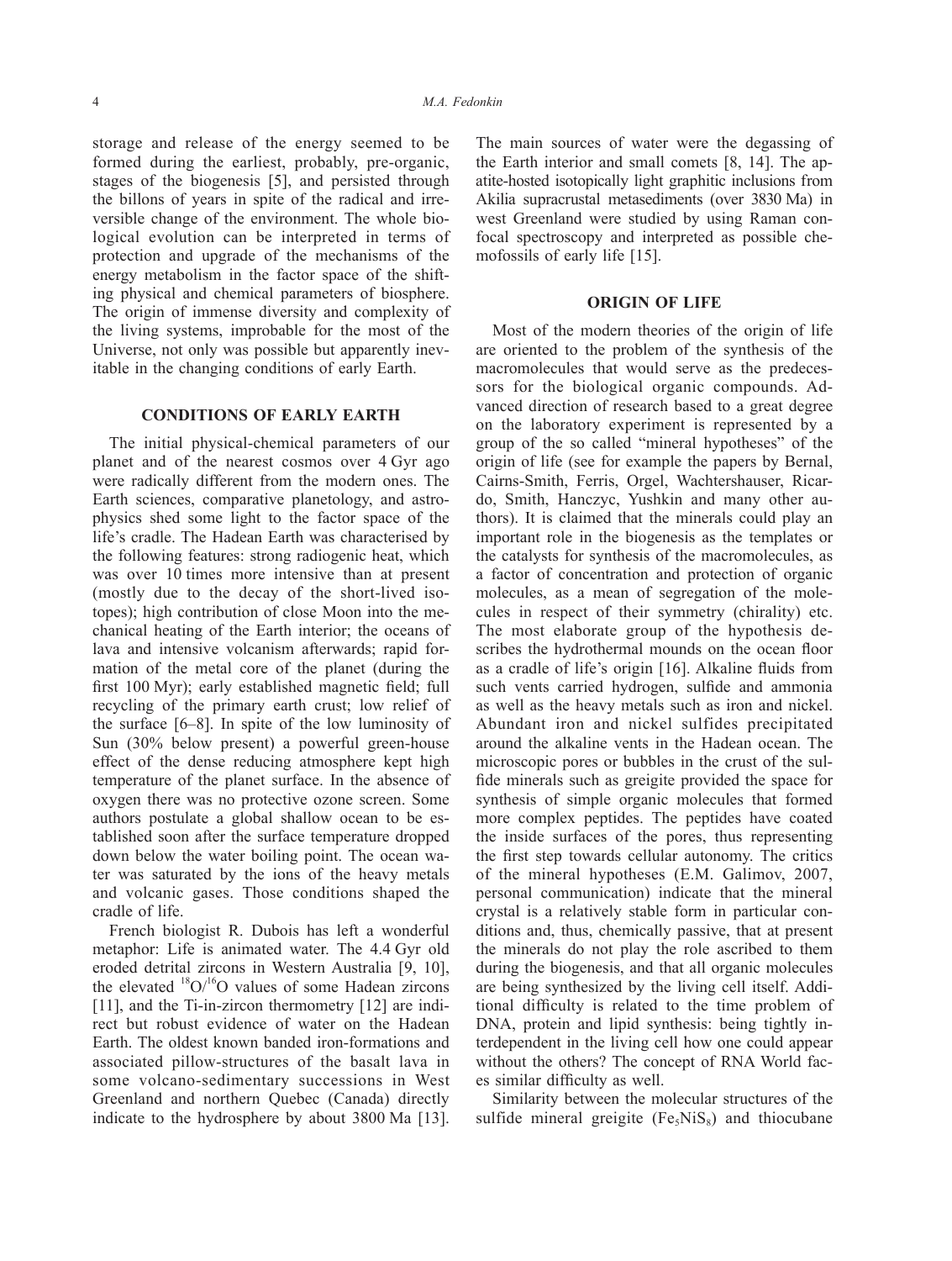unit of the ferredoxine protein (or between the structure of pyrite and Fe-S clusters in the active centre of many enzymes) indicated by [17] can be considered as an evidence of the ancient hydrothermal environments for the origin of life. Basal position of the hyperthermophilic groups of Archaea and Bacteria on the molecular tree of life [18] is often interpreted in favor of the hydrothermal origin of life [19] though the later adaptation of some prokaryotic taxa to this harsh environment can not be ruled out [20]. Historical continuity of the evolution of the matter from the non-life to life [21] let us look for the formation of the energy aspect of life (as a system of electron transfer) on the prebiotic state of the matter in the environment of the Hadean Earth [5, 22]. From the physical point of view the initiation of life in or by the hydrothermal systems seems to be a plausible hypothesis because of the factors such as an electron-rich environment, electrochemical gradients, and abundance of metal ions and molecular hydrogen.

### **BIOLOGICAL ROLE OF HYDROGEN**

Speaking of energy, there are serious reasons to consider hydrogen as the primary fuel for early life. This, the most abundant chemical element in the Universe, was and still remains the major substrate of the microbial life and the very core of the energy metabolism [23]. Biological role of hydrogen is related to the domination of  $H<sub>2</sub>O$  in the mass of the living cell. The soft hydrogen bonds provide stability and versatility of the macromolecules. Various microbial enzymes perform the  $H^+$  transfer. The  $H^+$ gradients are used in the process of ATP generation. Negative ion of hydrogen H– is known as an energy currency of the cell (an equivalent of two electrons).  $H<sub>2</sub>$  as a key intermediate product of anaerobic metabolism makes a universal trophic (energy) connection between the microorganisms that live on different substrates, –very important ecosystem factor since the origin of life. The potential for the molecular hydrogen to serve as a reducing power and source of energy and to form the proton gradients as a means of energy storage should make a hydrogen availability a key factor of the earliest metabolic chemistry [24]. The proton gradients and electron transfer from the donor to acceptor is an essence of life if to consider it as a process of energy transformation. Most of the cell chemistry is in fact the electrochemistry, and the prokaryotic cells are particularly good in that. The dependence of all microbes on electrochemistry may indicate to the

conditions of life's origin on early Earth [25]. Fundamental difference between prokaryotic and eukaryotic physiology from the standpoint of energy metabolism may indicate the chemoautotrophic origin of life [26]. Large part of the reactions in the prokaryotes involves molecular hydrogen and its simple volatile compounds as a source of energy. Molecular hydrogen could have been reacting with oxidants such as carbon dioxide and sulfur dioxide on early Earth. The hydrogen/carbon dioxide metabolism of the methane producers, as well as the hydrogen/sulfite metabolism in other prokaryotic groups are common for the microbial communities of the modern seafloor hydrothermal vents [27]. Is there any firm evidence of hydrogen in the early Earth atmosphere?

### **HYDROGEN ON EARLY EARTH**

The chondrite model of the Earth formation suggests that the early volcanic gases were enriched with  $CH<sub>4</sub>$  and H<sub>2</sub> [28]. This model is proved experimentally–the chondrite meteorites under the high temperature and pressure release predominantly  $H<sub>2</sub>$ ,  $CH<sub>4</sub>$  and  $NH<sub>3</sub>$  so these gases made a large part of the earliest atmosphere on Earth [29]. The first stages of the metal core growth took place under reduced conditions imposed by the pristine terrestrial materials and was accompanied by the emission of  $CH<sub>4</sub>$ ,  $H<sub>2</sub>$ ,  $NH<sub>3</sub>$  and minor  $H<sub>2</sub>O$  into the atmosphere [30]. Having in mind that a great bulk (95%) of the metal core was formed during the first 100 Myr after the accretion of the planet [31], the emission of hydrogen and its gaseous compounds from the indicated source could be very high though for a relatively short period of time. The concentration of  $H<sub>2</sub>$ in the prebiotic atmosphere could be 3–4 orders of magnitude higher than at present [24]. According to [32] hydrogen could make up to 30% of ancient atmosphere in spite of its fast escape. Concentration of hydrogen could be even greater in the fluids inside the Earth crust and in the sediments due to lower rate of migration.

The major sources of hydrogen on early Earth were: 1) the degassing of the mantle that released the neutral or slightly acidic fluids saturated with  $H_2$ , CH<sub>4</sub>, H<sub>2</sub>S, and CO<sub>2</sub>; 2) the serpentinization, a low temperature reaction of the rocks, rich with olivine and pyroxene, with water; 3) photolysis of water by UV light; 4) radiolysis, radiation-induced dissociation of  $H<sub>2</sub>O$ . All four sources should be more powerful at the dawn of life than at present. Today the serpentinization of the rocks at tempera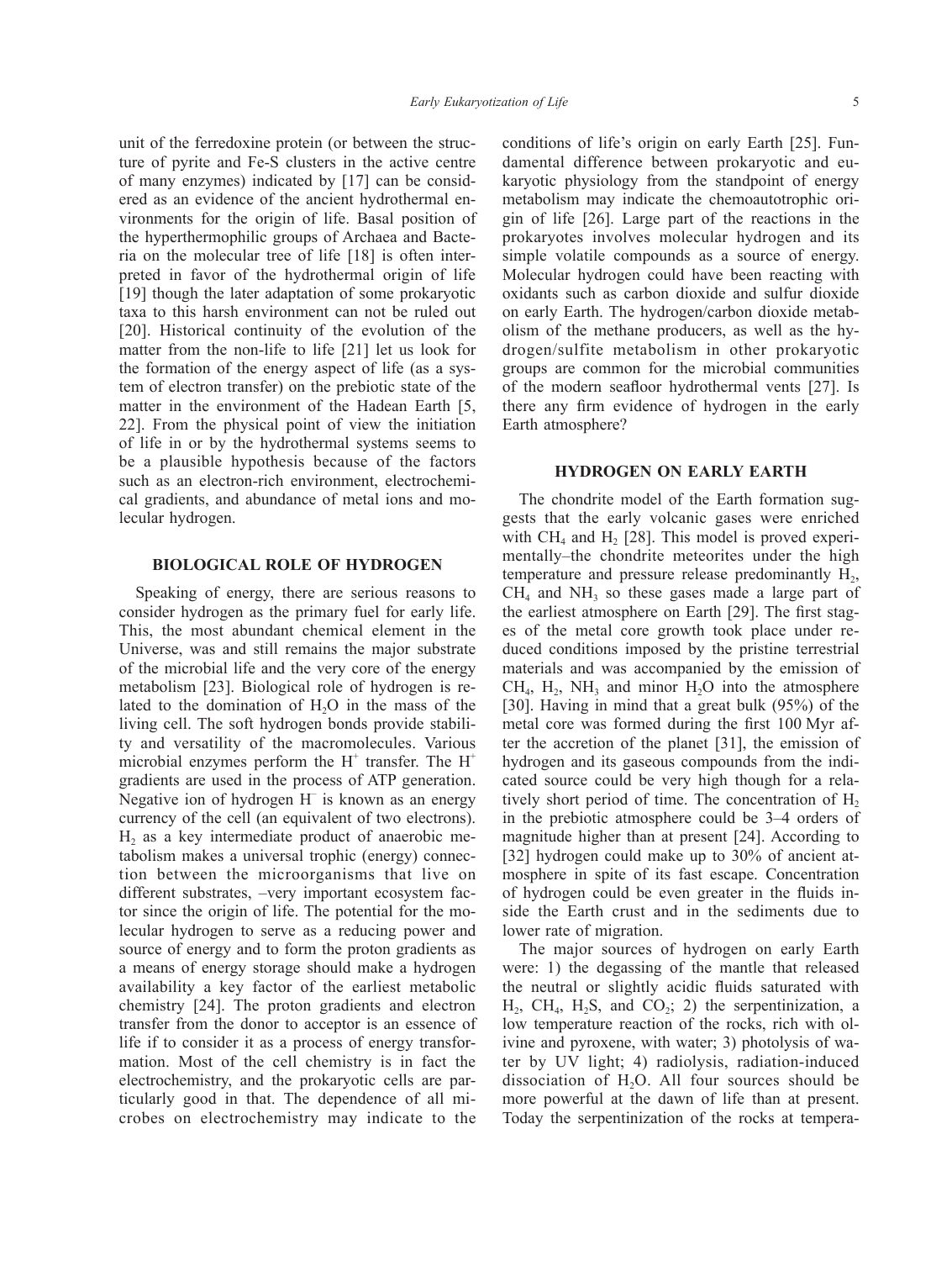ture (90–400°C) and high pH remains an important source of hydrogen. This widespread process produces magnetite, hydroxide, and serpentine minerals, and liberates molecular hydrogen, which is utilized by a variety of chemosynthetic organisms [33]. The magma-hosted systems at high temperature and low pH also contribute to the hydrogen budget.

Due to decline of all sources of hydrogen in time the biological evolution was to a great extent driven by the competition for access to hydrogen. In addition to  $H_2$ , life had to involve the hydrogen compounds such as  $H_2S$ ,  $CH_4NH_3$  and at last,  $H_2O$  in the oxygenic photosynthesis. The succession and degree of involvement of these simple molecules into early metabolic evolution is yet to be recovered but it could correlate to the energy required for breaking the chemical bonds of those molecules in the conditions of early Earth. If this supposition is correct then we may reconstruct the evolutionary succession of the hydrogen-related metabolic types as follows: methanogenesis, anaerobic methane oxidation, annamox reaction, and oxygenic photosynthesis. In the light of this hypothesis we can suppose that the byproducts of the biochemical reactions related to the hydrogen uptake could be the factor of historical change in the atmosphere chemistry, in particular, the rising content of nitrogen and oxygen.

# **METAL CATALYSTS: PRIMARY ROLE IN BIOGENESIS**

Biochemical reactions that involve hydrogen are catalyzed by the hydrogenases, enzymes, which are predominantly the Fe-only and Fe-Ni proteins. The active sites that bind the metals are generally highly selective and highly conserved. The hydrogenases catalyze the simplest of chemical reactions that is the reversible reductive formation of hydrogen from protons and electrons  $(2H^+ + 2e^- \leftrightarrow H_2)$ .

So it makes sense to pay attention to these enzymes as a source of information on the earliest stages of the biogenesis. Most of the hydrogenases are found in Archaea and Bacteria, but a few are present in Eukarya. Fe-hydrogenases are restricted to Bacteria and Eukarya while Ni-Fe-hydrogenases are present only in Archaea and Bacteria [34]. Are the Ni-Fe proteins a relic of the Hadean time?

Iron, nickel and some other metals could be abundant and bioavailable on early Earth. Having in mind that early Earth was heavily bombarded by the meteorites and that the iron meteorites may contain over 5–20% of nickel one can suggest that Fe and Ni played a key role in the origin of hydrogen metabolism, presumably the oldest one on Earth. According to A.P. Vinogradov [35] some metals demonstrate a stable decline vector for their concentration in the row ultrabasic rocks  $\rightarrow$  basic rocks  $\rightarrow$  intermediate rocks  $\rightarrow$  granites. The ratio of the elemental content for some metals in ultrabasic rocks versus granites looks as follows: Fe 98500/27000; Ni 2000/8; Co 200/5; Cr 2000/25, and Mg 259000/5600. Thus, early volcanic rocks and fluids were rich in the heavy metals.

The metals play a fundamental role in the biocatalysis. Most of known enzymes contain the transition metal ions as a cofactor of their active sites. The metalloenzymes lose their catalytic activity when the metal ions are being removed from the protein molecule. These facts may indicate to the primary role of the metals in the origin of biocatalysis. Taxonomic distribution of the metalloproteins gives a hint on the biogenesis as well. For example, the tungsten enzymes are discovered so far in prokaryotes only. However, obligatory dependence on tungsten is documented merely for hyperthermophylic Archaea. Their basal position on the molecular tree of life points to the W-rich hydrothermal systems as a cradle of life. The relatively recent discovery of the important biological roles of nickel and tungsten [36–38] illustrates that the list of heavy-metal cofactors of active centers of enzymes may expand. Synthesis of data from geochemistry of early Earth and data on the taxonomic distribution of the metalloproteins looks fruitful for the reconstruction of the evolution of metabolism.

On early Earth iron was far more abundant and available than any other of the transition metals. This explains its almost universal role in the biochemistry of the living cells. Iron sulfur proteins occur in all organisms and perform diverse functions such as electron transfer and catalytic action; they maintain structural integrity [39] as well the biosensing of oxidative stress and redox-dependent gene regulation in prokaryotes and, potentially, eukaryotes [40]. Of a particular importance are the [2Fe–2S], [3Fe–4S] and [4Fe–4S] clusters in the active centers of the proteins that catalyze the redox reactions [41]. These multinuclear combinations of iron and sulphur atoms inside the protein molecule are the most universal cofactors of enzymes and are common for all living organisms. The Fe-proteins seem to be the oldest on Earth. Interesting is that [2Fe–2S] and [3Fe–4S] clusters take part in the catalysis of reaction involving the transfer of one electron while more complex [4Fe–4S] clusters catalyse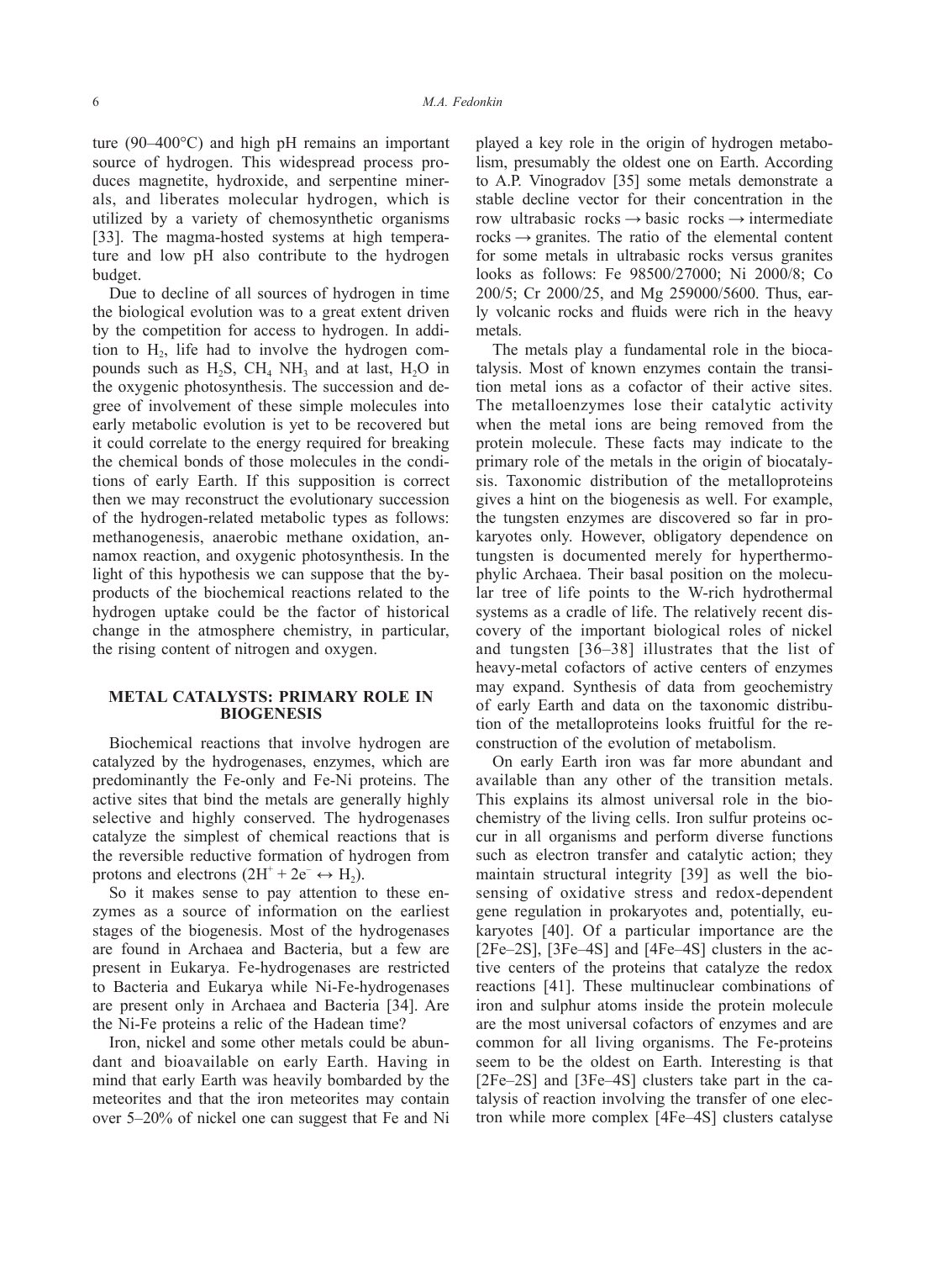much wider diversity of the biochemical reactions. This difference may gain a geohistorical interpretation. But so far it seems certain that iron as the most abundant transition metal readily available in the conditions of early Earth could play a key role in the initiation of life. The primary environment of life could be related to the places of the metal sulphide precipitation. However, contrary to the "minerals hypotheses" of the biogenesis, for instance, one on the primary role of pyrite as a source of energy in the biogenesis [42] I would suggest the metal ions as primary catalysts and the initiators of life [22]. Interesting enough is the overlapping of the redox potential span of iron respiration and the redox potential of the biochemical reactions involving  $H<sub>2</sub>$ ,  $H_2S$ , CH<sub>4</sub> and NH<sub>4</sub><sup>+</sup> [43]. This coincidence may indicate to the primary role of iron in starting the hydrogen metabolism.

### **BIOAVAILABILITY OF THE METALS: HISTORICAL TRENDS**

The early ocean was saturated with such ions as Fe<sup>2+</sup>, Mn<sup>2+</sup>, Mo<sup>6+</sup>, V<sup>4+</sup>, W<sup>6+</sup> etc. [44]. These metal ions seemed to form the primary catalytic arsenal of life. However, the chemical and physical parameters of biosphere irreversibly departed from the initial conditions that influenced the abundance and bioavailability of the metals in biosphere. Rise of oxygenic photosynthesis by the end of Archaean aeon about 2.7 Ga ago caused dramatic change in the global geochemistry. First of all it concerned the transition metals, the major biocatalysts. But there were other processes that influenced abundance of the metals:

1) Gravitational migration of the heavier metals towards the center of the planet. Formation of about 90% of its Fe-Ni core occurred during the first 100 Myr after accretion of the planet [31];

2) Dramatic decrease in the metal supply from the space after 3.9 Gyr ago;

3) Volcanic activity decline was related to the radiogenic heat reduction and decreasing contribution of the Moon to the mechanical heating of the Earth, as a result of the Moon's retreat [8];

4) Change in chemical composition of igneous rocks from basic ones (such as ultramafic komatiites rich with Mg, Fe, and Ni) to the acidic ones;

5) Chemical weathering slowed down due to a decrease in the concentration of  $CO<sub>2</sub>$  and other volcanic gases in the ancient atmosphere, which lowered aggression of the meteoric waters and their effect as the weathering agents;

6) The chemical composition of the weathering objects (feeding provinces of the sedimentary basins) changed over time: from ultrabasic volcanic rocks to acidic ones and then to sedimentary rocks;

7) Growing area of the stable continents served as a trap for an enormous volume of various metals that were isolated from the biological recycling in the ocean;

8) Growing role of biota in the mobilization, transport and isolation of the metals;

9) Global temperature decline that reduced the rate of the chemical weathering and the transport of the nutrients to the ocean, and simultaneously increased the solubility of oxygen in the sea water.

The timing and dynamics of these processes are critical for understanding the early evolution of metabolism. The time of origin of Cyanobacteria, the major producers of the oxygen on early Earth, is debated. The Archaean fossil record is still very poor: less than 30 taxa are known from about 40 localities. First microfossils and stromatolites are 3.5–3.46 Gyr old, possible oldest cyanobacteria are 2.76–2.69 Gyr old, and certain cyanobacteria are identified by the end of Archaean 2.55–2.52 Ga (see review by [45]). Having in mind that Cyanobacteria occupy the terminal branch of the Bacteria Domain of the molecular phylogenetic tree, we can conclude that all basic types of the bacterial physiology were formed before 2.5 Gyr ago. Strong magnesium preference in the growth medium for cyanobacteria [3] may indicate that the environment of their origin was Mgrich, partially due to the chemical composition of the oldest volcanic rocks such as ultramafic highly magnesial komatiite lava common for the Archaean aeon.

Synthesis of data from geology, paleontology, biochemistry and genomics reveals the timing and causes of the most important events of the biological evolution such as origins of the oxygenic photosynthesis, eukaryotic cell, and the multicellular animals [46]. Molecular clock models show the origin of Cyanobacteria about 2.4 Gyr ago [47]. Discovery of the cyanobacterail biomarkers in the deposits 2.7 Gyr old [48] may shift the origin date of the oxygenic photosynthesis back to the late Archaean if not earlier. However, the geochemical evidences such as the largest ore deposits of Mn and Fe in Early Proterozoic or sulfur isotope fractionation are indicative of active oxygenation of ocean water due to the photosynthesis of cyanobacteria and increasing circulation of cooling waters about 2.2 Gyr ago [49].

The growing uptake of larger volumes of  $CO<sub>2</sub>$  by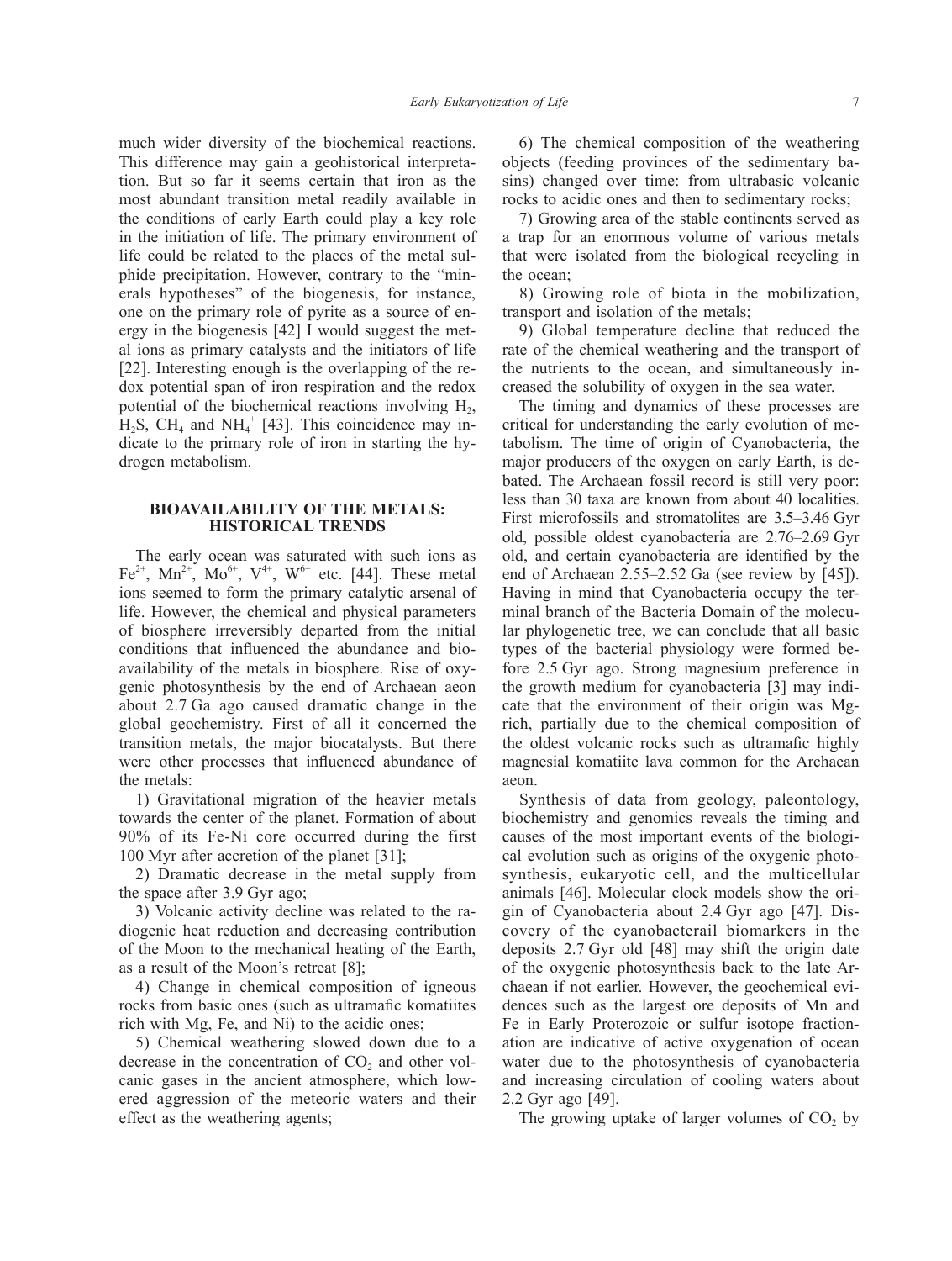the photosynthesizing organisms and the oxygenation of biosphere caused the reduction of greenhouse effect of atmosphere, cooling climate, oxidation stress upon the archaic, primarily anaerobic kinds of biochemistry, geochemical impoverishment of habitats in respect of some transition metals and eukaryotization of the living systems. To appreciate the magnitude of the global change related to the rise of the oxygenic photosynthesis one can compare the modern global production of  $C_{\text{org}}$  by hydrothermal biota of the ocean via chemosynthesis (about 200 million ton/year) versus 1000 000 million ton/year via oxygenic photosynthesis [50]. The rise of oxygenic photosynthesis increased global production of organic matter in 2–3 orders of magnitude. Weak role of the heterotrophs (in particular, the decomposers), low rate of the biological recycling of the organic matter, stratification of the ocean and its low oxygenation in the Early Proterozoic let the most of  $C_{org}$  be buried in the sediment and thus be saved from oxidation. This was the major factor of the oxygenation of the biosphere.

All enzyme-mediated processes slow down when organism's temperature declines. Compensatory responses of the cell to the lowering temperature are the increase in the number of enzyme molecules, the change in the type of enzyme (s), and the modulation in the activity of pre-existing enzymes [51]. Cooling down of the global climate during the Proterozoic should influence evolution of enzymes. But probably more important is the increase in the solubility of oxygen in water due to the temperature decline and the resulting growth of the oxygenation stress upon the archaic parts of the metabolic pathways of the cell. More active circulation of the ocean during the glacial periods expanded the aerobic environment down to the ocean floor and the bottom sediments that was far more powerful factor for metabolic evolution. Fast oxygenation of atmosphere began in Early Proterozoic, after the major glaciation at 2.2 Ga. This conclusion is supported by a number of independent data such as time distribution of non-oxidized pyrite and some other oxygen sensitive minerals, red soils, sulfur isotope record etc. [52].

# **TRANSITION METALS AS A KEY FACTOR OF EVOLUTION**

Different solubility of some metal sulfides *versus* metal hydroxides [53] or metal sulfates in the modern ocean can give an idea of that dramatic change related to the oxygenation of the environments. The

rise of free oxygen reduced availability of some metals (such as W, V, Ni, Fe), while others (such as Mo, Cu, Zn) became more readily available [44]. Hypothetical sequence of the incorporation of the metals into the enzymatic evolution in the early history of the biosphere [54, 55] should affect the metabolic evolution and domination of the particular physiology types. Replacement of the unavailable metals with those which were available seemed to be one of the major ways in early evolution of enzymes.

Change in availability of metals in Archaean-Proterozoic oceans was a driving force for the evolution of enzymes and rise of biological complexity of the cell due to:

1) Compartmentalization of internal environment in the cell (membranes, vesicles, organelles) that keeps the Archean biochemistry intact;

2) Mechanisms of scavenging, concentration and storage of the metals internally;

3) Integration of the complementary metabolic types in the cell;

4) Symbiosis of the prokaryotic cells mutually dependent on each others' waste products resulting in the rise of the eukaryotes;

5) Shift towards the heterotrophy because of need to acquire nutrients in chemically impoverished environment;

6) Increasing rates of the biological recycling of nutrients in the ecosystems.

Symbiogenetic theory (origin of a complex eukaryotic cell via symbiosis of the prokaryotic cells) has over 100 years of its history since the pioneering paper by K.S. Merezhkovsky in 1905 [56-58]. Modern approach to the symbiogenesis problem follows the principles of ecosystem ecology and syntrophy [59, 60]. The "hydrogen hypothesis" for the origin of eukaryotic cell [59] deserves further development in the aspect of earlier and multiple events of symbiogenesis, having in mind the central and almost universal role of hydrogen in the prokaryotic energy metabolism. Symbiogenetic origin of the eukaryotic cell was a long process of a functional optimization and structural miniaturization of the primary prokaryotic ecosystems in response to the irreversible change of the environmental parameters [54]. Compartmentalization of the reaction systems in the cell and the addition of new metabolic modules adapted to the changed conditions protected the valuable archaic biochemistry, and, simultaneously, led to the increased complexity [61]. The cascades of the metabolic reactions and the hierarchy of the metabolic modules in the cell may recapitulate the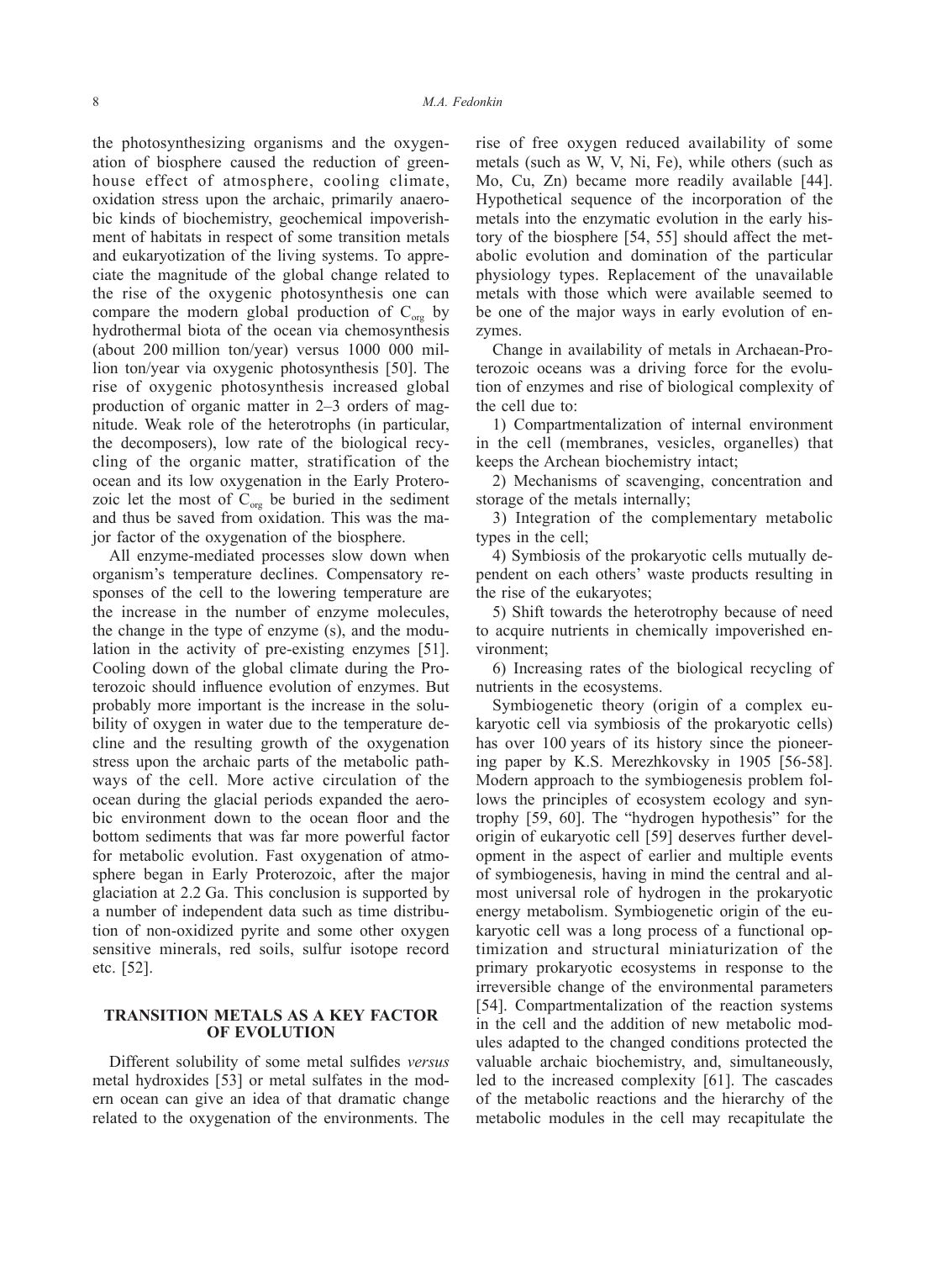biogenesis [3] and the succession of the geobiological events in early biosphere [55]. The succession and the timing of those events can be restored by the geological and paleobiological data, and more recently, by the methods of the molecular biology [62]. Eukaryotization of the biosphere resulted in taking the dominating role in the global primary production, increasing biodiversity and ecological expansion of the eukaryotic organisms, growing role of heterotrophy, rising complexity of the trophic chains, increasing rate of recycling of nutrients etc.

Deep ocean remained anoxic and sulfidic till the Late Neoproterozoic that limited the size of the habitats favorable for the eukaryotes [63]. Glaciations periods (between 740 and 545 Myr ago) promoted the "ventilation" of the ocean body and simultaneously influenced the distribution of some particular groups of the physiology. Late ocean chemistry gave physiological advantage to the green algae over the red algae that are dependent from different metal micronutrients [64]. The growing 87Sr/86Sr ratio in seawater during the Neoproterozoic and Cambrian periods indicates the greater weathering inputs to the oceans [65] which might be related to the increasing colonization of the land by the decomposers. The weathered clays have a high surface area facilitate increased burial of organic carbon in marine sediments, which in turn could lead to more oxygen in the atmosphere. Oxygenation stress could be the key factor of the eukaryotic radiation in Early Paleozoic, including the physiological and morphological innovations related to the colonization of the sediment and an active invasion into the carbonate basins.

The major biotic events of the Late Neoproterozoic were the decline of the stromatolites, the diversification of the eukaryotes, the change in the dominating primary producers in favour of eukaryotic plankton, growing heterotrophy, global expansion of the metazoans, acceleration of the evolutionary processes, in particular at the lower trophic levels. Diversification and ecological expansion of animals have dramatically intensified the recycling of the nutrients in the global ecosystem due to predation, biofiltration, pellet transport, and bioturbation [66]. Increasing eukaryotic biomineralization promoted the creation of the stable habitats like reefs and hard grounds that became important factors of the speciation. Still underappreciated is the fact that the heterotrophic eukaryotes with their aerobic respiration, in particular animals, became an enormous sink for the oxygen and thus an important regulating factor of the atmosphere chemistry.

Diversity and abundance of the stromatolites grow through the Archaean and particularly during the Proterozoic aeons and decline abruptly after 850 Ma [67], presumably, because of the following causes: the fall of carbonate saturation of the ocean, competition with the eukaryotic algae, cooling global climate and Neoproterozoic glacial periods, and at last, the metazoan grazing and bioturbation. The distribution of the metazoan taxa in the Vendian siliciclastic successions of the White Sea region demonstrates the dynamics of the biodiversity of the Ediacaratype invertebrates: the phase of initial radiation was followed by a period of stasis and then by a phase of decline of the overall diversity that may indicate the extinction of some taxa. Another clear trend is increasing proportion of the bilaterian taxa in the fossil assemblages [68]. In addition, one can observe growing diversity of the bioturbations including the oldest direct evidences of the metazoan grazing activity that are the scratch marks produced by the Vendian mollusk *Kimberella* [66, 69].

The origin of the metazoans and their global expansion might be related to the growing oxygenation of the ocean, especially during the Neoproterozoic glacial periods. Cold ocean was characterized by an active water circulation, effective supply of the photic zone with the nutrients, and high production of the phytoplankton. Due to better solubility of oxygen in cold water, the oxidation stress upon the anaerobic parts of the cellular biochemistry risen up. This negative factor could promote the multicellularity and colonization of the environments with the relatively low oxygenation level (such as the sediment of the ocean floor or the warm carbonate basins).

#### **CONCLUSION**

Hydrogen as a primary fuel of life and the transition metals as initial catalysts retained their fundamental roles since the biogenesis till present. Historical changes of availability of hydrogen and of those metals in biosphere determined to a great degree the ways of the metabolic evolution, particularly, for the authotrophic part of the biota. The biological complexity growth was related to the additive mode of evolution. The oldest metabolic modules that have been evolved in the conditions of early Earth were overbuilt by the modules capable to cope with new environmental factors. Origin of the eukaryotic organisms imparted new vectors of evolution, in particularly, those that are related to multicellularity and heterotrophy. The Vendian (Edi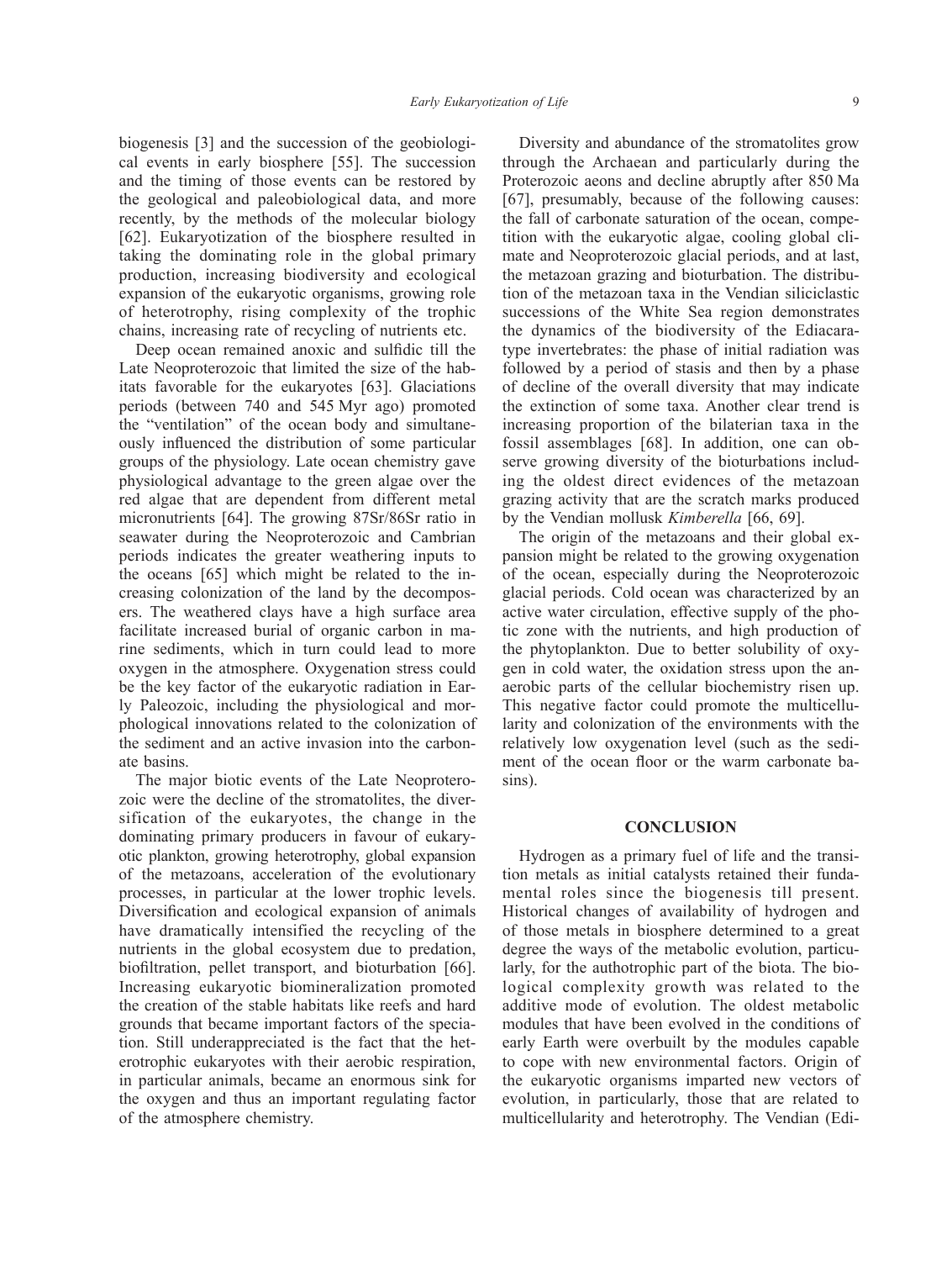acaran) period was a turning point on the way from the archaic world to the modern style biosphere. The oldest invertebrates have contributed a lot into this change via predation and related increase of the evolutionary innovations at the lower levels of the tropic pyramid. The suspension feeding (including active filtration) and the fast "pellet transport" of the non-digested material down to the sediment dramatically changed the ocean chemistry. Bioturbation of the sediments promoted the recycling of the nutrients. Biomineralization created new stable habitats such as reefs and hard grounds that provided a vast diversity of microenvironments, a key factor of speciation. Animals along with the other eukaryotes became an enormous and growing sink for oxygen. Since then the biota itself was becoming more and more powerful and dynamic factor of regulation of the global biogeochemical cycling, sedimentogenesis and climate of our planet, as well as a key factor of growing biodiversity.

#### **ACKNOWLEDGMENTS**

The author is grateful to the Organizing Committee of the International Symposium "The Origin and Evolution of Natural Diversity" at Hokkaido University and personally to Professor Hisatake Okada for invitation to present a keynote paper. This research is supported by the Priority Program 18 (Presidium of the Russian Academy of Sciences), by the President Program "Scientific Schools of the Russian Federation", and by the Russian Fund for Basic Research.

#### **REFERENCES**

- 1. Prigogine, I. and Stengers, I., 1984. Order Out of Chaos: Man's new dialogue with nature, Bantam Books, New York.
- 2. Galimov, E.M., 2001. Phenomenon of Life: between equilibrium and nonlinearity (origin and principles of evolution), Editorial URSS, Moscow. (In Russian).
- 3. Morowitz, H.J., 1992. Beginnings of cellular life: metabolism recapitulates biogenesis. Yale University Press, New Haven.
- 4. Hengeveld, R., 2007. Two approaches to the study of the origin of life. Acta Biotheoretica, 55, 97–131.
- 5. Hengeveld, R. and Fedonkin, M.A., 2007. Bootstrapping the energy flow in the beginning of life. Acta Biotheoretica, 55, 181–226.
- 6. Schopf, J.W., 1999. Cradle of Life: The Discovery of Earth's Earliest Fossils, Princeton Univ. Press, Princeton, N.J.
- 7. Nisbet, E.G. and Sleep, N.H., 2001. The habitat and nature of early life. Nature, 409, 1083–1091.
- 8. Sorokhtin, O.G. and Ushakov, S.A., 2002. Development of Earth, Moscow University Press, Moscow. (In Russian).
- 9. Wilde, S.A., Valley, J.W., Peck, W.H. and Graham, C.M., 2001. Evidence from detrital zircons for the existence of

continental crust and oceans on the Earth 4.4 Gyr ago. Nature, 409, 175–178.

- 10. Harrison, T.M., Blichert-Toft, J., Müller, W., Albarede, F., Holden, P. and Mojzsis, S.J., 2005. Heterogeneous Hadean hafnium: evidence of continental crust at 4.4 to 4.5 Ga. Science, 310, 1947–1950.
- 11. Mojzsis, S.J., Harrison, T.M. and Pidgeon, R.T., 2001. Oxygen-isotope evidence from ancient zircons for liquid water at the Earth's surface 4300 Myr ago. Nature, 409, 178–181.
- 12. Trail, D., Mojzsis, S.J., Harrison, T.M., Schmitt, A.K., Watson, E.B. and Young, E.D., 2007. Constraints on Hadean zircon protoliths from oxygen isotopes, Ti-thermometry, and rare earth elements. Geochem. Geophys. Geosyst., 8, Q06014.
- 13. Cates, N.L. and Mojzsis, S.J., 2007. Pre–3750 Ma supracrustal rocks from the Nuvvuagittuq supracrustal belt, northern Québec. Earth and Planetary Science Letters, doi: 10.1016/j. epsl. 2006.11.034
- 14. Marty, B. and Yokochi, R., 2006. Water in the early Earth. Reviews in Mineralogy and Geochemistry, 62, 421–450.
- 15. McKeegan, K.D., Kudryavtsev, A.B. and Schopf, J.W., 2007. Raman and ion microscopic imagery of graphitic inclusions in apatite from older than 3830 Ma Akilia supracrustal rocks, west Greenland. Geology, 35, 591–594.
- 16. Russell, M.J. and Hall, A.J., 2006. The onset and early evolution of life, In: S.E. Kesler and H. Ohmoto (eds.), Evolution of Early Earth's Atmosphere, Hydrosphere, and Biosphere–Constraints from Ore Deposits, Geological Society of America Memoir, 198, 1–32.
- 17. Russell, M.J., 2006. First life. American Scientist, 94, 32–39.
- 18. Stetter, K.O., 1996. Hyperthermophilic procaryotes. FEMS Microbiol. Reviews, 18, 149–158.
- 19. Forterre, P., Brochier, C. and Philippe, H., 2002. Evolution of the Archaea. Theoretical Population Biology, 6, 409–422.
- 20. Brochier, C., Forterre, P. and Gribaldo S., 2005. An emerging phylogenetic core of Archaea: phylogenies of transcription and translation machineries converge following addition of new genome sequences. BMC Evolutionary Biology, 5, 36–42.
- 21. Oparin, A.I., 1924. The Origin of Life. Moscow Worker Publisher, Moscow (In Russian).
- 22. Fedonkin, M.A., 2007. The birth of the music of life–Hard Rock or Heavy Metal? In: Transactions of the  $4<sup>th</sup>$  International Symposium "Mineralogy and Life: origin of biosphere and co-evolution of mineral and biological worlds, biomineralization", 21–25 May, 2007, Syktyvkar. Geoprint, Syktyvkar, 331– 350. (In Russian).
- 23. Wackett, L.P., Dodge, A.G. and Ellis, L.B.M., 2004. Microbial genomics and the Periodic Table. Applied and Environmental Microbiology, 2, 647–655.
- 24. Hoehler, T.M., 2004. Biological energy requirements as quantitative boundary conditions for life in the subsurface. Geobiology, 2, 205–215.
- 25. Lane, N., 2006. The last ancestor of all microbes must have been an electrochemist. Nature, 441, 274–276.
- 26. Martin, W. and Russell, M.J., 2003. On the origin of cells: An hypothesis for the evolutionary transitions from abiotic geochemistry to chemoautorophic prokaryotes, and from prokaryotes to nucleated cells. Philosophical Transactions of the Royal Society of London, 358B, 27–85.
- 27. Staley, J.T., 2006. The metabolism of Earth's first organisms. Molecular Biology and Evolution, 23, 1286–1292.
- 28. Javoy, M., 1995. The integral enstatite chondrite model of the Earth. Geophys. Res. Lett. 22, 2219–2222.
- 29. Schaefer, L. and Fegley, J., 2006. Outgassing of Ordinary Chondritic Material and Some of its Implications for the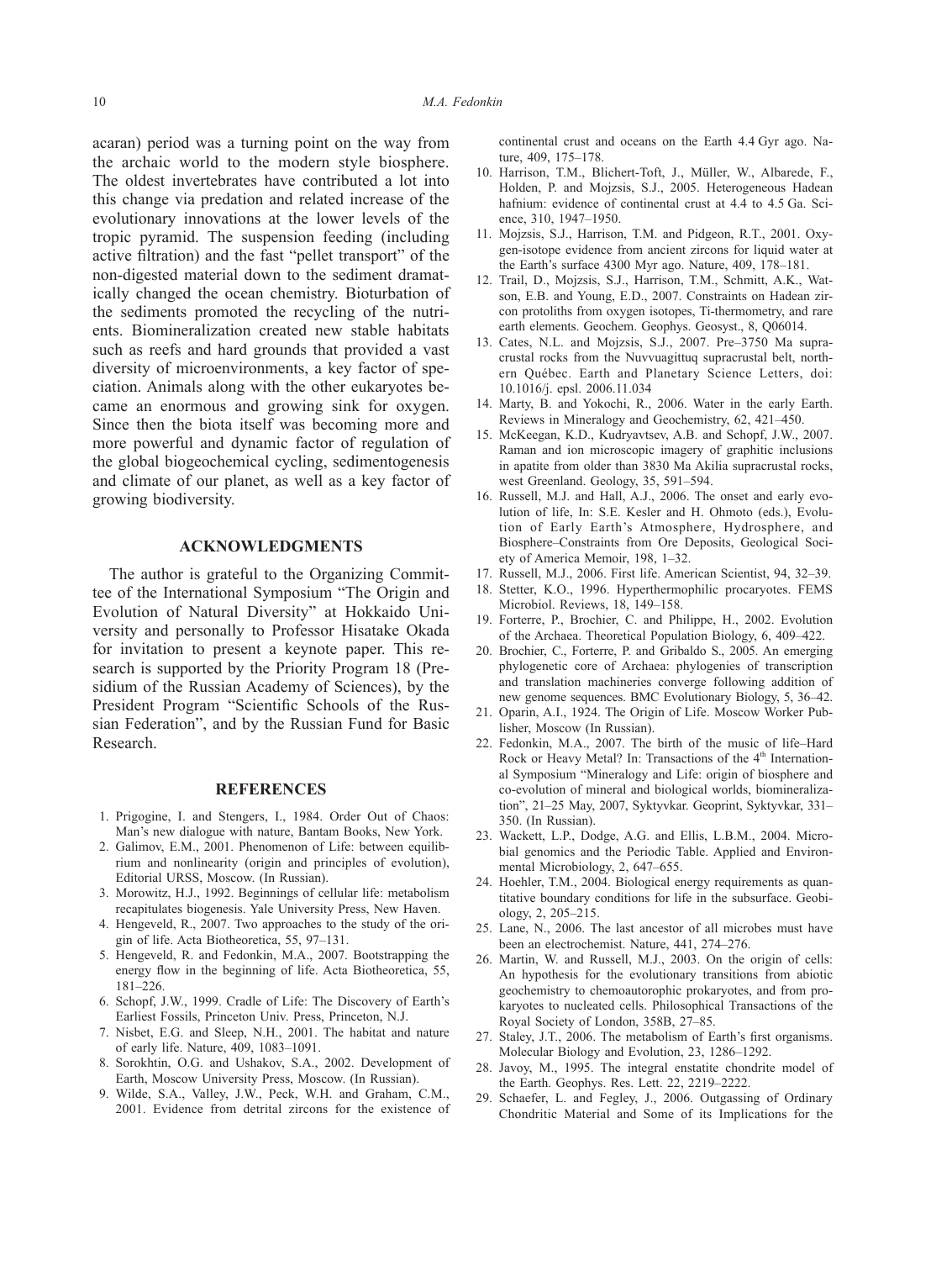Chemistry of Asteroids, Planets, and Satellites. Icarus (in press). (http://www.citebase.org/fulltext?format = application%2 Fpdf&identifier = oai%3AarXiv.org%3Aastro-ph%2F0606671).

- 30. Kadik, A.A., and Litvin, Yu. A., 2007. Magmatic transport of carbon, hydrogen and nitrogen constituents from reduced planetary interiors. Lunar and Planetary Science XXXVIII, 1020. pdf. (http://www.lpi.usra.edu/meetings/lpsc2007/ pdf/1020.pdf)
- 31. Galimov, E.M., 2005. Redox evolution of the Earth caused by a multi-stage formation of its core. Earth and Planetary Science Letters, 233, 263–276.
- 32. Tian, F., Toon, O.B., Pavlov, A.A. and De Sterck, H., 2005. A hydrogen-rich early Earth atmosphere. Science, 308, 1014–1017.
- 33. Schulte M., Blake, D., Hoehler, T. and McCollom, T., 2006. Serpentinization and its implications for life on the early Earth and Mars. Astrobiology, 6, 364–376.
- 34. Vignais, P.M., Billoud, B. and Meyer J., 2001. Classification and phylogeny of hydrogenases. FEMS Microbiology Review, 25, 455–501.
- 35. Vinogradov, A.P., 1962. Average content of chemical elements in the major types of volcanic rocks of the earth crust. Geokhimiya, 7, 555–571. (In Russian).
- 36. Cammack, R., 1988. Nickel in metalloproteins, Advances in Organic Chemistry, 32, 297–333.
- 37. Ragsdale, S.W., 1998. Nickel biochemistry. Current Opinion in Chemical Biology, 2, 208–215.
- 38. L'vov, N.P., Nosikov, A.N. and Antipov, A.N., 2002. Tungstencontaining enzymes. Biochemistry (Moscow), 67, 196–200.
- 39. Rouault, T.A. and Klausner, R.D., 1996. Iron-sulfur clusters as biosensors of oxidants and iron. TiBS, 21, 174–177.
- 40. Zheng, M. and Storz, G., 2000. Redox sensing by prokaryotic transcription factors. Biochem. Pharmacol., 59, 1–6.
- 41. Fontecave, M., 2006. Iron-sulfur clusters: ever-expanding roles. Nat. Chem. Biol., 2, 171–174.
- 42. Wächterhäuser, G., 1988. Pyrite formation, the first energy source for life: a hypothesis. Syst. Appl. Microbiol. 10, 207–210.
- 43. Gaidos, E.J., Nealson, K.H. and Kirschvink J.L., 1999. Life in ice-covered oceans. Science, 284, 1631–1633.
- 44. Fraústo da Silva, J.J.R. and Williams, R.J.P., 1997. The Biological Chemistry of the Elements–The Inorganic Chemistry of life, Oxford University Press, Oxford.
- 45. Sergeev, V.N., Semikhatov, M.A., Fedonkin, M.A., Weiss, A.F. and Vorobyeva N.G., 2007. Principal stages in evolution of Precambrian organic world: Communication 1. Archean and Early Proterozoic. Stratigraphy and Geological Correlation, 15, 141–160.
- 46. Fedonkin, M.A., 2006. Two records of life: experience of comparison (paleobiology and genomics on the early stages of evolution of biosphere). In: A.M. Pystin (ed.), Problems of geology and mineralogy, Geoprint, Syktyvkar, 331–350. (In Russian).
- 47. Hedges, S.B. and Kumar, S., 2003. Genomic clocks and evolutionary timescales. Trends in Genetics, 19, 200–206.
- 48. Brocks, J.J., Logan, G.A., Buick, R. and Summons, R.E., 1999. Archean molecular fossils and the early rise of eukaryotes. Science, 285, 1033–1036.
- 49. Kopp, R.E., Kirschvink, J.L., Hilburn, I.A. and Nash, C.Z., 2005. The paleoproterozoic snowball Earth: A climate disaster triggered by the evolution of oxygenic photosynthesis. Proceedings of the National Academy of Sciences of the United States of America, 102, 11131–11136.
- 50. Lane, N., 2002. Oxygen, the Molecule that made the World. Oxford University Press, Oxford.
- 51. Clarke, A., 2003. Costs and consequences of evolutionary temperature adaptation. Trends in Ecology and Evolution, 18,

573–581.

- 52. Pavlov, A.A. and Kasting, J.F., 2002. Mass-Independent fractionation of sulfur isotopes in Archean sediments: strong evidence for an anoxic Archean atmosphere. Astrobiology, 2, 27–41.
- 53. Di Toro, D.M., Kavvadas, C.D., Mathew, R., Paquin P.R. and Winfield, R.P., 2001. The Persistence and Availability of Metals in Aquatic Environments. International Council on Metals and the Environment, 1–73.
- 54. Fedonkin, M.A., 2003. Geochemical impoverishment and eukaryotization of the biosphere: a causal link. Paleontological Journal, 37, 592–599. (In Russian and English).
- 55. Fedonkin, M.A., 2004. Metal availability change and eukaryotization of biosphere through the Precambrian. In: Yu. O. Gavrilov and M.D. Hutorskoi (eds.), Modern Problems of Geology. Transaction of the Geological Institute, Russian Academy of Sciences, volume 565, Nauka, Moscow, 426– 447. (In Russian, with extended English abstract).
- 56. Mereschkowsky, C., 1905. Über Natur und Ursprung der Chromatophoren im Pflanzenreiche. Biol. Centralbl., 25, 593– 604 and 689–691.
- 57. Mereschkowsky, C., 1910. Theorie der zwei Plasmaarten als Grundlage der Symbiogenese, einer neuen Lehre von der Entstehung der Organismen. Biol. Centralbl., 30, 278–303, 321–347 and 353–367.
- 58. Mereschkowsky, C., 1920. La plante considereг e comme un complexe symbiotique. Bull. Soc. Sci. Nat. France, 6, 17–98.
- 59. Martin, W. and Müller, M., 1998. The "hydrogen hypothesis" for the origin of eukaryotes. Nature, 392, 37–41.
- 60. Margulis, L., Dolan, M.F. and Guerrero, R., 2000. The chimeric Eukaryote: origin of the nucleus from the karyomastigont in amitochondriate protists. In: F.J. Ayala, W.M. Fitch and M.T. Clegg (eds.), Variation and Evolution in Plants and Microorganisms: Toward a New Synthesis 50 Years after Stebbins, National Academy Press, Washington, D.C., 21–34.
- 61. Hengeveld, R. and Fedonkin, M.A., 2004. Causes and consequences of eukaryotization through mutualistic endosymbiosis and compartmentalization. Acta Biotheoretica, 52, 105– 154.
- 62. Ravasz, E., Somera, A.L., Mongru, D.A., Oltvai, Z.N., Barabasi, A.-L. 2002. Hierarchical organization of modularity in metabolic networks. Science, 297, 1551–1555.
- 63. Anbar, A.D. and Knoll, A.H., 2002. Proterozoic ocean chemistry and evolution: a bioinorganic bridge? Science, 297, 1137–1142.
- 64. Katz, M.E., Finkel, Z.V., Grzebyk. D., Knoll, A.H. and Falkowski, P.G., 2004. Evolutionary trajectories and biogeochemical impacts of marine eukaryotic phytoplankton. Annual Review of Ecology Evolution and Systematics, 35, 523–556.
- 65. Kennedy, M., Droser, M., Meyer, L.M., Pevear, D. and Mrofka, D., 2006. Late Precambrian oxygenation: inception of the clay mineral factory. Science, 311, 1446–1449.
- 66. Fedonkin, M.A., 2003. The origin of the Metazoa in the light of the Proterozoic fossil record. Paleontological Research (Japan), 7, 9–41.
- 67. Semikhatov, M.A. and Raaben, M.E., 1996. Dynamics of the global stromatolite diversity in the Proterozoic. Part 2. Africa, Australia, North America, and general synthesis. Stratigraphy. Geological Correlation, 4, 26–54. (In Russian and English).
- 68. Fedonkin, M.A., Ivantsov, A.I., Leonov, M.V. and Serezhnikova, E.A., 2007. Dynamics of evolution and biodiversity in late Vendian: a view from the White Sea. In: M.A. Semikhatov (ed.), The Rise and Fall of the Vendian (Ediacaran)